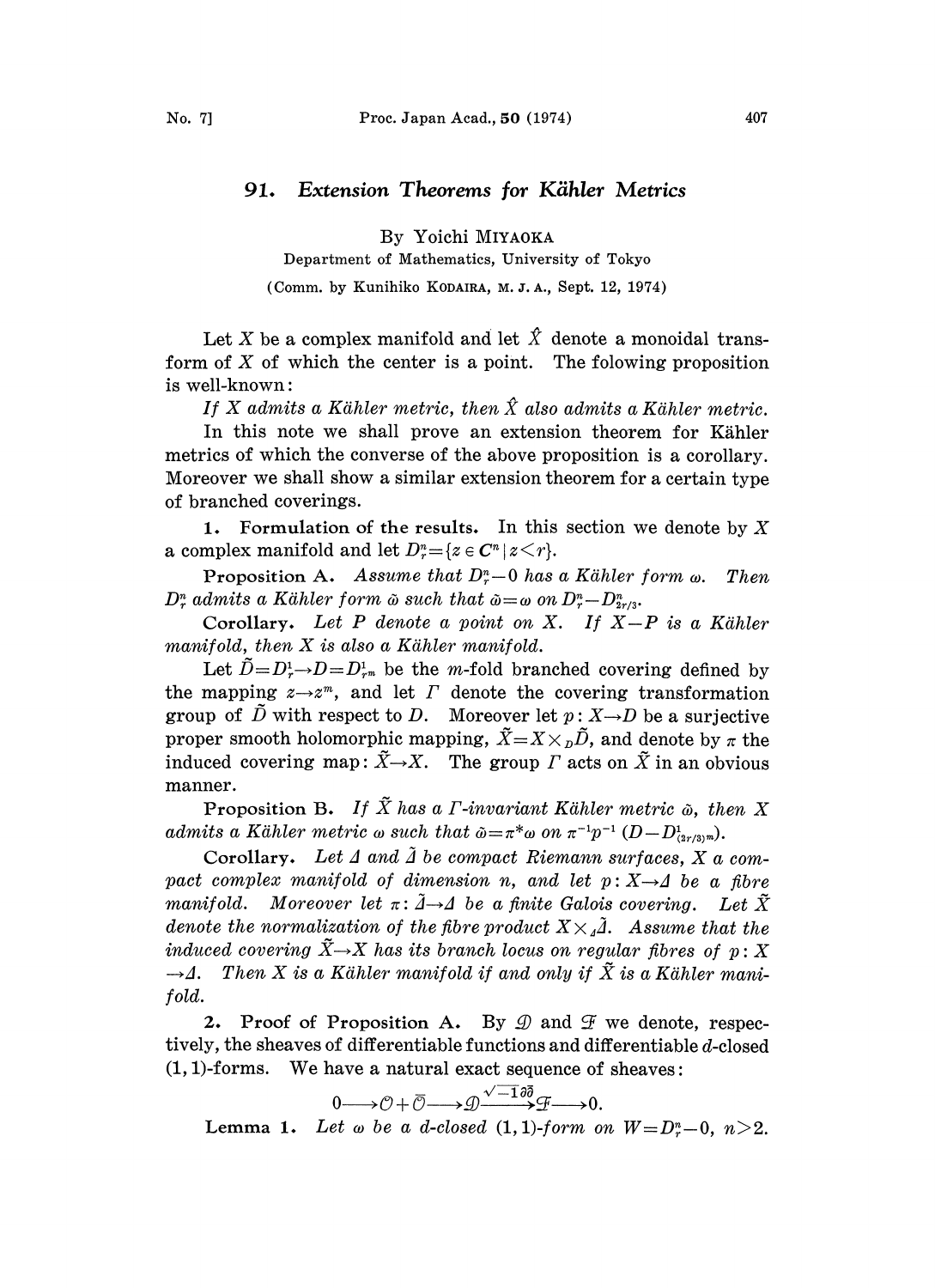408 Y. MIYAOKA [Vol. 50,

Then there exists <sup>a</sup> differentiable function <sup>u</sup> on W such that

 $\omega = \sqrt{-1} \partial \bar{\partial} u.$ 

Proof. In view o the exact sequence

 $H^0(W, \mathcal{D}) \rightarrow H^0(W, \mathcal{F}) \rightarrow H^1(W, \mathcal{O} + \overline{\mathcal{O}}),$ 

the assertion is reduced to the equality  $H^1(W, \mathcal{O} + \overline{\mathcal{O}}) = 0$ , which follows immediately from Scheja's theorem (cf. [5] Satz 1).

Lemma 2 (Shiffman). Let

 $\omega{=}\sqrt{-1}\partial\bar{\partial}w_{\alpha\beta}(z)dz^{\alpha}\wedge d\bar{z}^{\beta}$ 

be a real d-closed (1, 1)-form on the domain  $W = D_1^2 - 0$ . If  $w_{11} \ge 0$  and  $w_{22} \ge 0$  on W, then there exists a real differentiable function  $u(z)$  on W such that

$$
\omega = \sqrt{-1}\partial \bar{\partial} u.
$$

For a proof, see [6] p. 333.

From Lemma <sup>1</sup> and Lemma 2, we obtain the following

**Lemma 3.** Let  $\omega$  be a Kähler form on  $W = D_{\tau}^n - 0$  ( $n \ge 2$ ). Then there exists <sup>a</sup> strictly plurisubharmonic function <sup>u</sup> on W such that

$$
y=\sqrt{-1}\partial\overline{\partial} u.
$$

Lemma 4 (Grauert-Remmert). Let  $V$  be a closed analytic subvariety of a domain U. A plurisubharmonic function u on  $U-V$  can be extended to a plurisubharmonic function defined on U if either the codimension of V is greater than <sup>I</sup> or u is bounded from above.

For a proof, see [1] Satz 3 and 4.

Proof of Proposition A. If  $n=1$ , any hermitian metric is Kähler and the assertion is trivial. Assume that  $n>1$ . Then by means of Lemmas 3 and 4, we find a plurisubharmonic function  $u(z)$  on  $D<sup>n</sup>$  such that  $\omega=\sqrt{-1}\partial\bar{\partial}u$  on  $D_{r}^{n}-0$ . Let  $\lambda(z)$  be a non-negative differentiable function defined on  $C<sup>n</sup>$  such that

- ( i )  $\lambda(z)$  depends only on |z|,
- (ii)  $\sup p \lambda \subset D_{2r/3}^n$ ,
- (iii)  $\int_{C^n} \lambda(z)dv(z) = 1$ , where  $dv(z)$  denotes the volume form,
- (iv)  $\lambda$  is a positive constant on  $D_{r/3}^n$ .

Then, for a small positive number  $\varepsilon$ ,

$$
\tilde{u}(z) = \int_{C^n} u(z - \varepsilon \lambda(z) \zeta) \lambda(\zeta) dv(\zeta)
$$

is a differentiable function on  $D_r^n$ . We infer readily that  $\tilde{u}$  converges uniformly to u on  $D_{\tau}^n - D_{\tau/3}^n$  for  $\varepsilon \downarrow 0$  in the C<sup>2</sup>-sense, and that  $\tilde{u} = u$  on  $D_{r}^{n}-D_{2r/3}^{n}$ . Therefore, for sufficiently small  $\varepsilon$ ,  $\tilde{u}$  is strictly plurisubharmonic on  $D_{r}-D_{r/3}$ . On the other hand, since  $\lambda(z)$  is constant for  $z \in D_{r/3}$ , it follows from a well-known theorem that  $\tilde{u}$  is strictly plurisubharmonic on  $D_{r/3}$  (Hörmander [2] p. 45). Hence  $\tilde{\omega} = \sqrt{-1} \partial \overline{\partial} \tilde{u}$  is a Kähler metric which satisfies the conditions.

3. Proof of Proposition B. Shrinking  $D$  if necessary, we can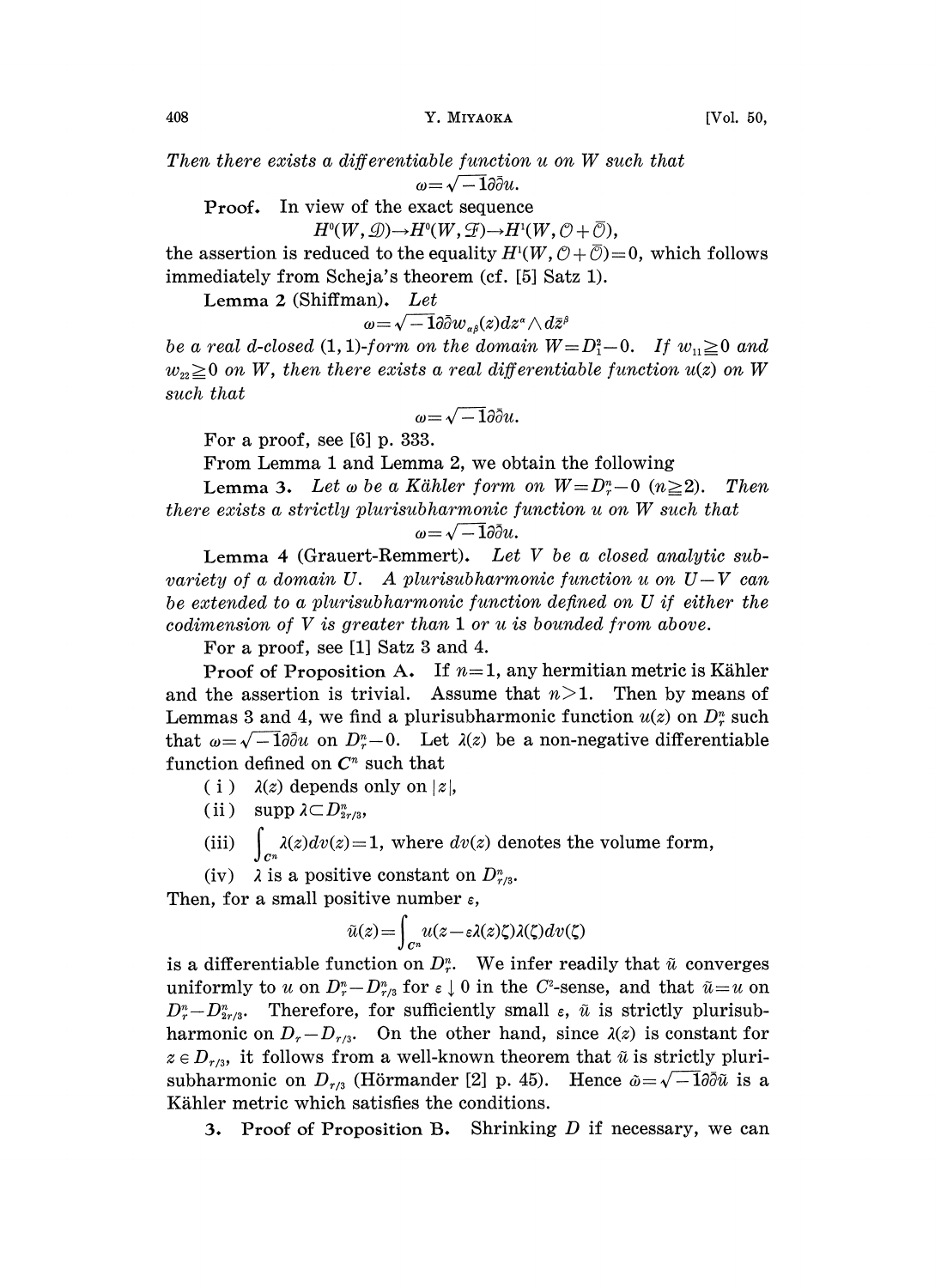No. 7] Extension Theorems for Kähler Metrics 409

choose open coverings:

 $\begin{array}{lll} \widetilde{X}=\cup\,\, U_i, & \quad U_i{\, \cong\, } D{\times} D^{n-1}_i, \ \widetilde{X}=\cup\,\, \widetilde{U}_i, & \quad \widetilde{U}_i{\, \cong\, } \widetilde{D}{\times} D^{n-1}_i. \end{array}$ 

Then there exists a strictly plurisubharmonic function  $\tilde{u}_i$  on  $\tilde{U}_i$ , such that  $\omega = \sqrt{-1} \partial \bar{\partial} \tilde{u}_i$ . Replacing  $\tilde{u}_i$  by  $\frac{1}{|I|} \sum_{i \in I} \gamma^* \tilde{u}_i$ , where  $|I|$  denotes the order of  $\Gamma$ , we may assume that  $\tilde{u}_i$  is  $\Gamma$ -invariant. Therefore  $\tilde{u}_i$ can be regarded as a continuous plurisubharmonic function on  $U_i$ .  $w_{ij} = \tilde{u}_i - \tilde{u}_j$  is continuous on  $U_i \cap U_j$  and is harmonic on  $U_i \cap U_j$  $-U_i \cap U_j \cap p^{-1}(0)$ . Hence  $w_{ij}$  is a harmonic function on  $U_i \cap U_j$ . Let  $x, (\hat{y}_i)$  and  $(x, y_i)$  be a global coordinate of D, local coordinates of F  $=p^{-1}(0)$  and local coordinates of X. X is diffeomorphic to  $D \times F$ . Let  $\sigma: D \times F \rightarrow X$  be a diffeomorphism. Then  $y_i$  is a differentiable function in x and  $\hat{y}_i$ . Moreover, we can choose  $\sigma$  such that  $y_i$  depends holomorphically on x (see Kuranishi [3]). By  $\hat{u}_i(x, \hat{y}_i)$  and  $\hat{w}_{ij}(x, \hat{y}_i)$  we denote, respectively,  $\tilde{u}_i$  and  $w_{ij}$  considered as functions in  $(x, \hat{y}_i)$ . Now we define a differentiable function

$$
u_i(x, y_i) = \int_C \hat{u}_i(x - \varepsilon \lambda(x)\xi, \hat{y}_i) \lambda(\xi) dv(\xi).
$$

Then, for small  $\varepsilon > 0$ ,  $\left(\frac{\partial^2 u_i}{\partial y_i^2} \frac{\partial \overline{y}_i^2}{\partial y_i^2}\right)$  is positive definite, because  $\tilde{u}_i$  is differentiable in  $y_i$ . On the other hand, since  $w_{ij}$  is harmonic in  $(x, y_i)$ and  $y_i$  is holomorphic in x,  $\hat{w}_{ij}$  is harmonic in x. Hence

$$
u_i(x, y_i) - u_j(x, y_i)
$$
  
= 
$$
\int_c \hat{w}_{ij}(x - \varepsilon \lambda(x)\xi, \hat{y}_i) \lambda(\xi) dv(\xi)
$$
  
= 
$$
\hat{w}_{ij}(x, \hat{y}_i)
$$
  
= 
$$
w_{ij}(x, y_i).
$$

Thus  $\{\sqrt{-1}\partial\bar{\partial}u_i\}$  defines a global d-closed (1, 1)-form on X. By adding a suitable d-closed  $(1, 1)$ -form on D, we can construct a Kähler metric  $\omega$  on X, which satisfies our requirements.

4. Examples. Let  $\hat{X} \rightarrow X$  be a monoidal transformation whose center is a point. Then we have the following

**Proposition C.** X is Kähler (or projective) if and only if  $\hat{X}$  is Kihler (or projective).

In a forthcoming note  $[4]$ , we shall prove the following theorem with the aid of the above Propositions A and  $B$ :

Theorem. An elliptic surface admits a Kähler metric if and only if its first Betti numbers is even.

## References

<sup>1</sup> H. Grauert und R. Remmert- Plurisubharmonische Funktionen in komplexen Riiumen. Math. Z., 65, 175-194 (1956).